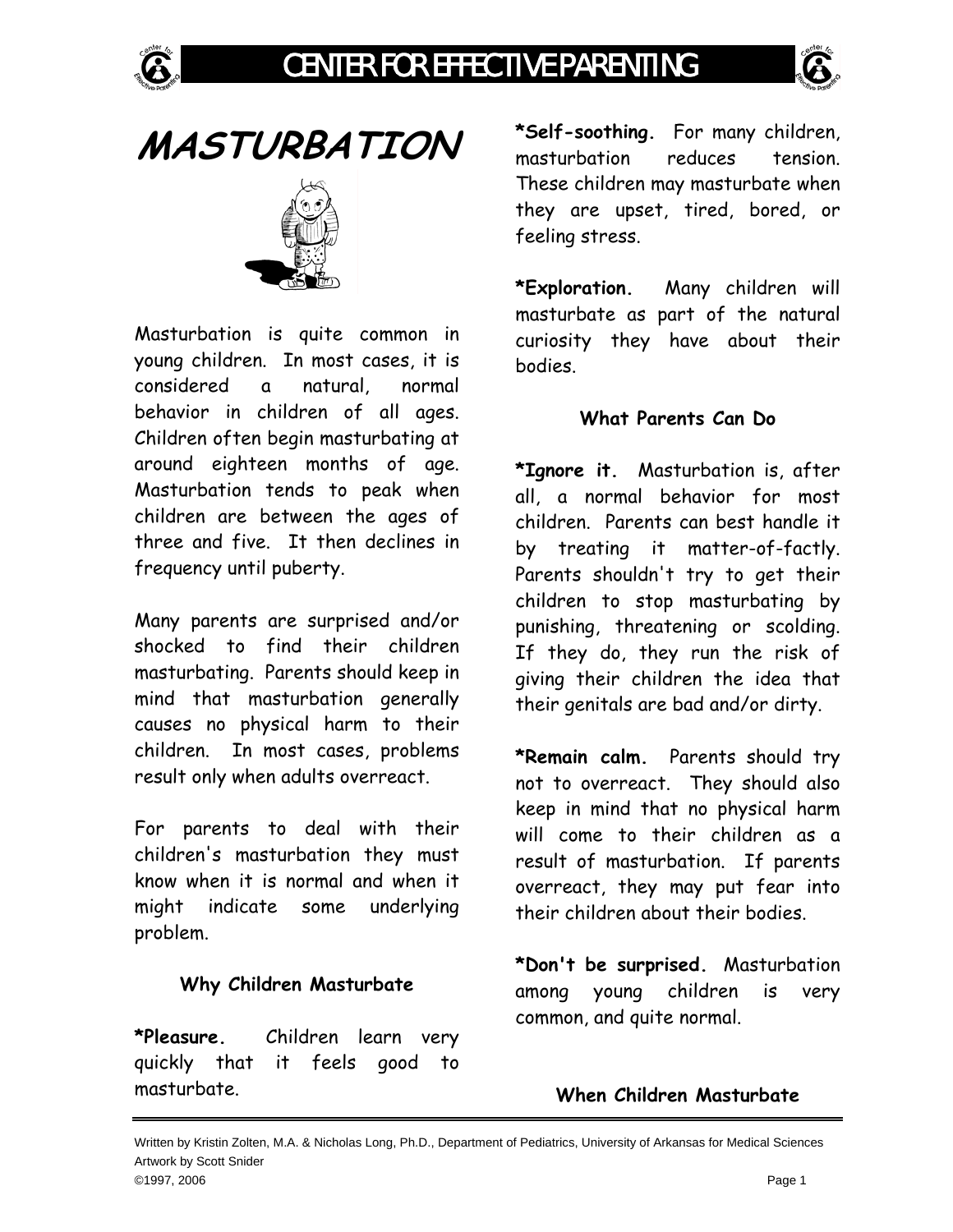### **in Public Places**

Masturbation is something that should be done in private. Most young children, however, don't know the difference between public and private behaviors. In these cases, children must be taught. Parents should treat public masturbation as they would any other behavior that is not acceptable in public places, for example, nose picking. Here are some specific things that can be done to minimize masturbation in public places.

**\*Explain**. If parents discover their children masturbating in a public place, they should tell their children that is something that should be done only in private, for example, in the children's bedroom or the bathroom. Parents should use words like, "It's all right to do that in the bathroom or the bedroom, but not in the grocery store or when other people are around." Parents should try not to criticize, nag, or punish their children. They should treat the behavior matter-of-factly.

**\*Offer alternatives.** Parents should provide their children with something else to do with their hands while they are in public. They could also try to distract their

children from masturbating by suggesting some other activity.

**\*Be consistent.** If children, for example, masturbate while they are at day care, parents should work out a solution with their children's day care provider. It is important that the behavior be treated in the same way by parents and by other care providers.

### **When to Seek Help**

On rare occasions, children's masturbation habits may be an indicator of other problems. Parents should consult their children's health care provider if:

**\***Children's masturbation interferes with their social interactions.

**\***Techniques to eliminate public masturbation have failed.

**\***Parents have any concerns about their children's well being.

**\***Parents feel that their children are possibly not masturbating, but scratching or rubbing the genital area because of discomfort. It may be possible that such children have an infection or a rash.

**\***Masturbation is constant.